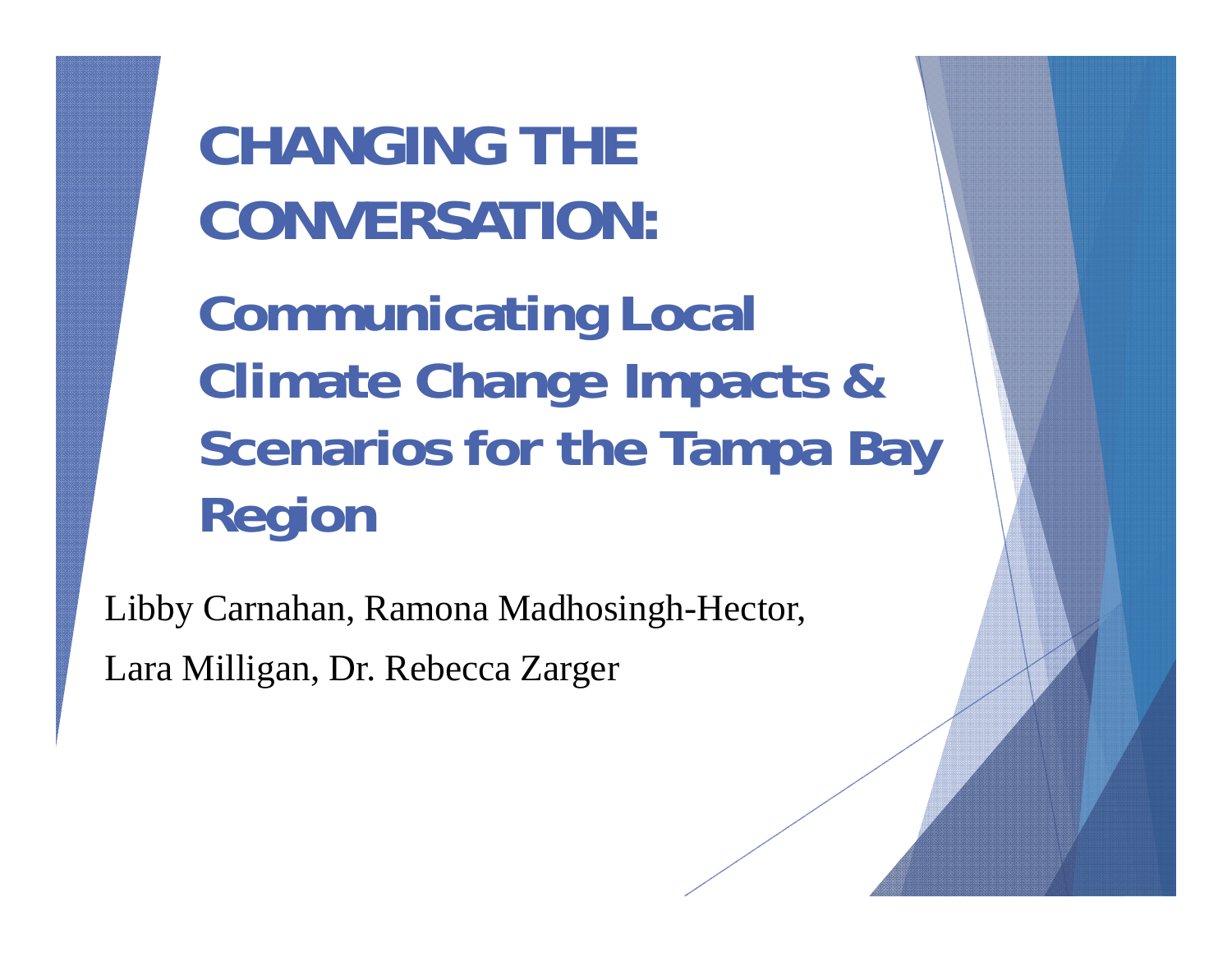### **Climate: Change the Conversation**

#### **PROGRAM OBJECTIVE**

Assess how local residents view climate change risk and vulnerability in the Tampa Bay region and to improve participant knowledge of local climate change information



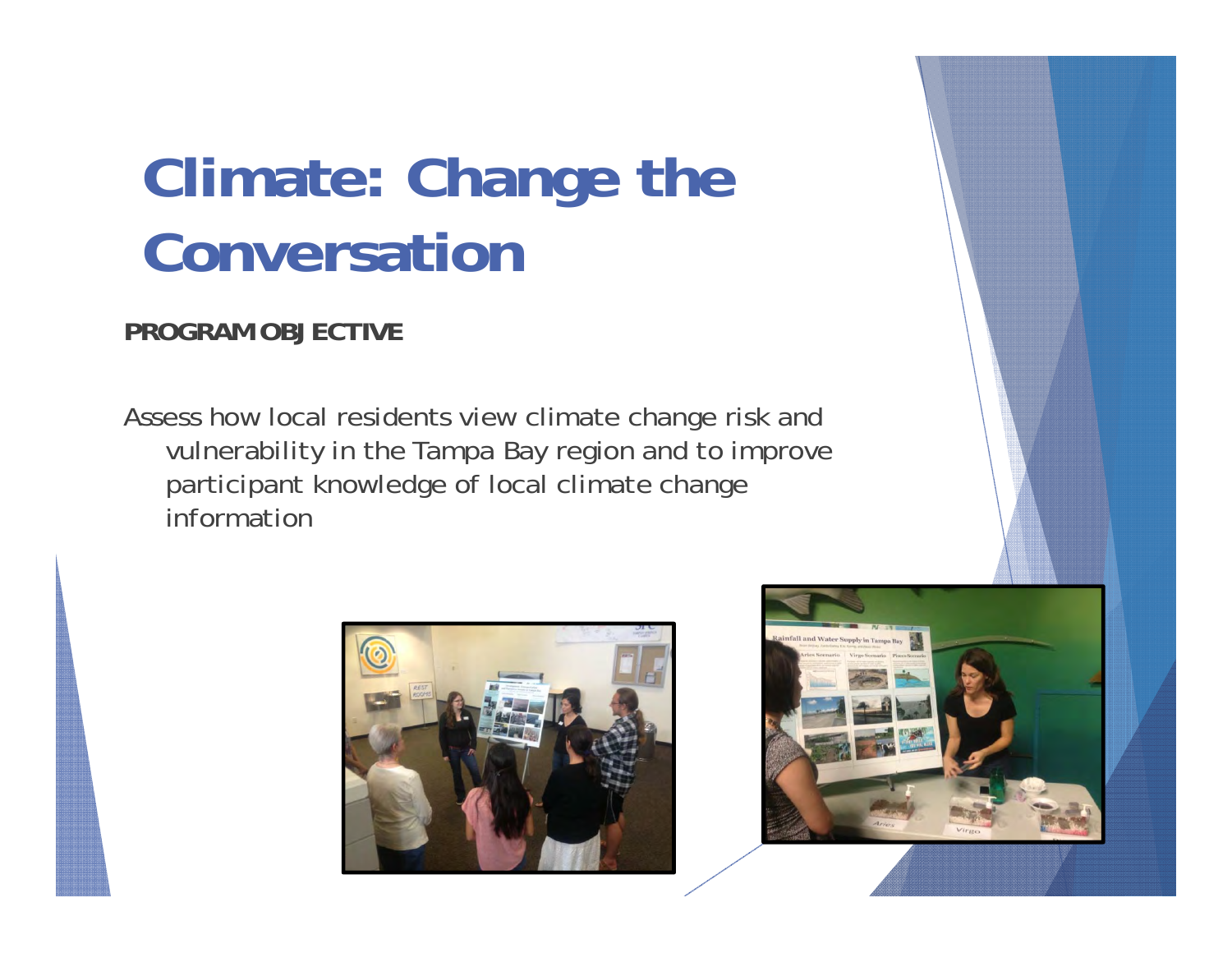## **The Workshops**

- $\blacktriangleright$  4 Workshops Conducted in Pinellas County 2013-2015
	- $\blacktriangleright$ Weedon Island Preserve
	- $\blacktriangleright$ St. Petersburg College, Tarpon
	- $\blacktriangleright$ Brooker Creek Preserve
	- ▶ St. Petersburg Library
- $\blacktriangleright$  Marketed to General Public Audience
	- $\blacktriangleright$ Online Registration
	- $\blacktriangleright$ Email Blasts

#### Climate: Change the Conversation

A Community Discussion about Issues **Affecting Us Today** 

Thursday, Oct 24 6:30pm-8:30pm Weedon Island Preserve Auditorium 1800 Weedon Drive NE St. Petersburg, FL 33702



Saturday, Oct 26 2:00pm-4:00pm St. Petersburg College, **Fine Arts Auditorium** 600 Klosterman Road Tarpon Springs, FL 34689

Register online at https://weedonclimate. eventbrite.com/

Register online at https://elimatetarpon. eventbrite.com/

s global conversation

climate change sea level rise

species virustin chan

*e* perception

Climate change buzzwords are common in our daily lives, but do we really understand what they mean or how they will impact our lifestyles? While the science can be overwhelming, it doesn't take a degree in climatology to have an opinion about something that will affect each of us.

We want to hear from you! Join UF/IFAS Pinellas County Extension, USF Department of Anthropology, and the Tampa Bay Estuary Program for a community conversation about climate change.

Your input will help us understand how we can better communicate with you about climate change. Light refreshments will be provided. Each participant will receive a FREE insulated shopping bag.







Extension programs are open to all persons without regard to race, color, sex, age, disability, religion, or national origin.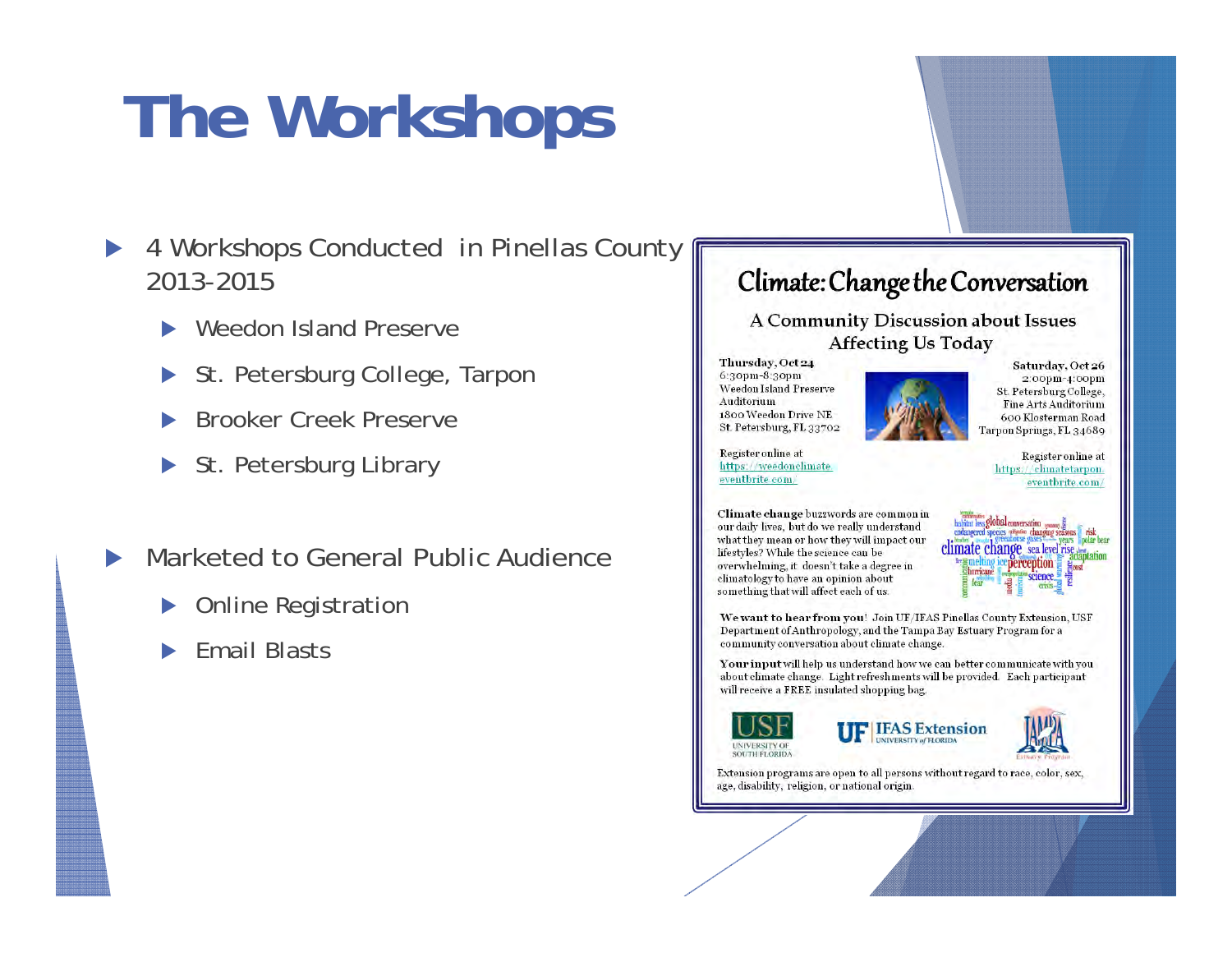## **The Workshops**

- ▶ Climate Science Overview
- ▶ Video visualizing 3 possible climate futures for the Tampa Bay region
- ▶ 5 interactive listening stations
	- ▶ Sea Level Rise
	- **Transportation and Infrastructure**
	- ▶ Water Resources
	- ▶ Food Systems
	- Natural Resources

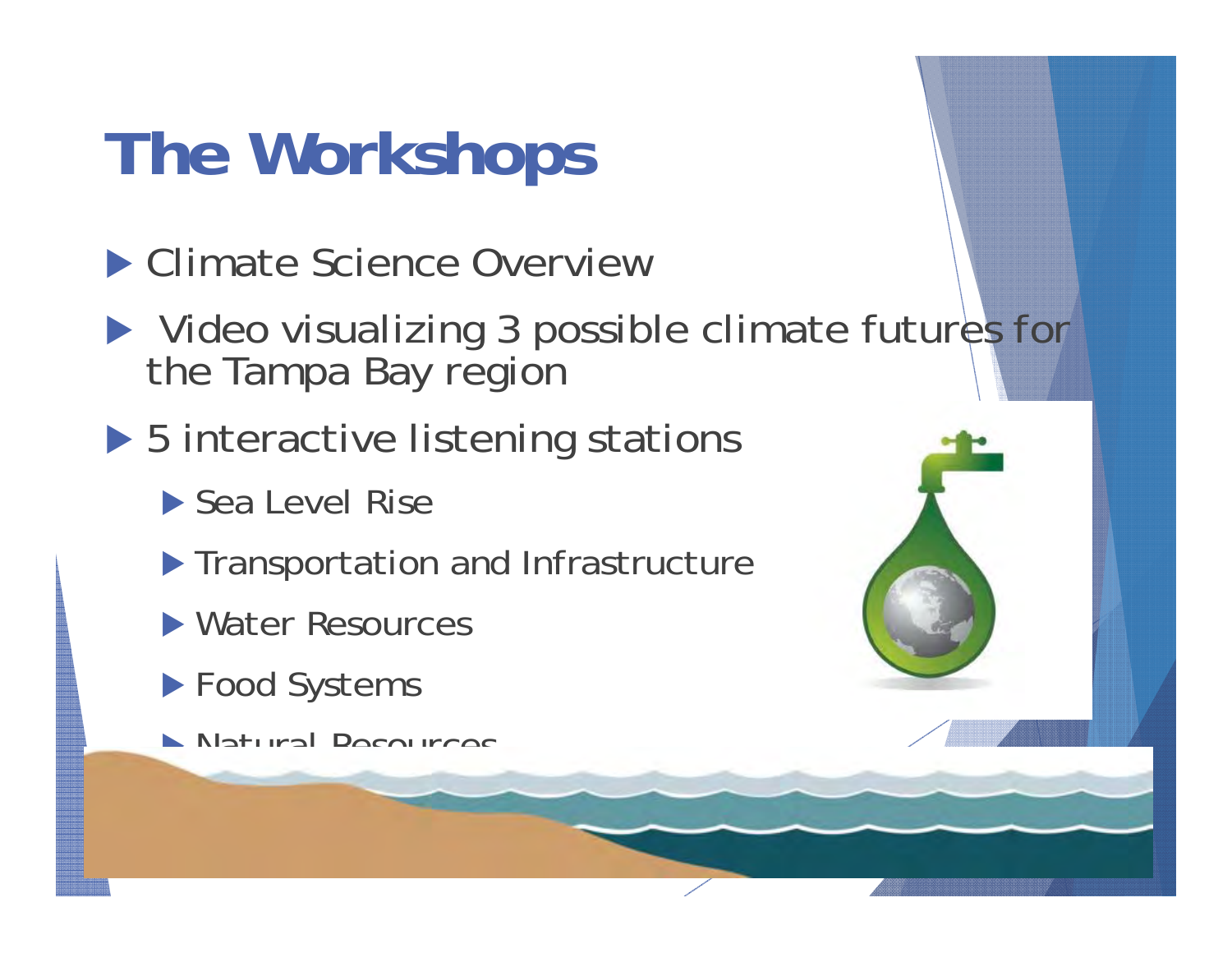#### **Creation of Local Climate Change Scenarios**

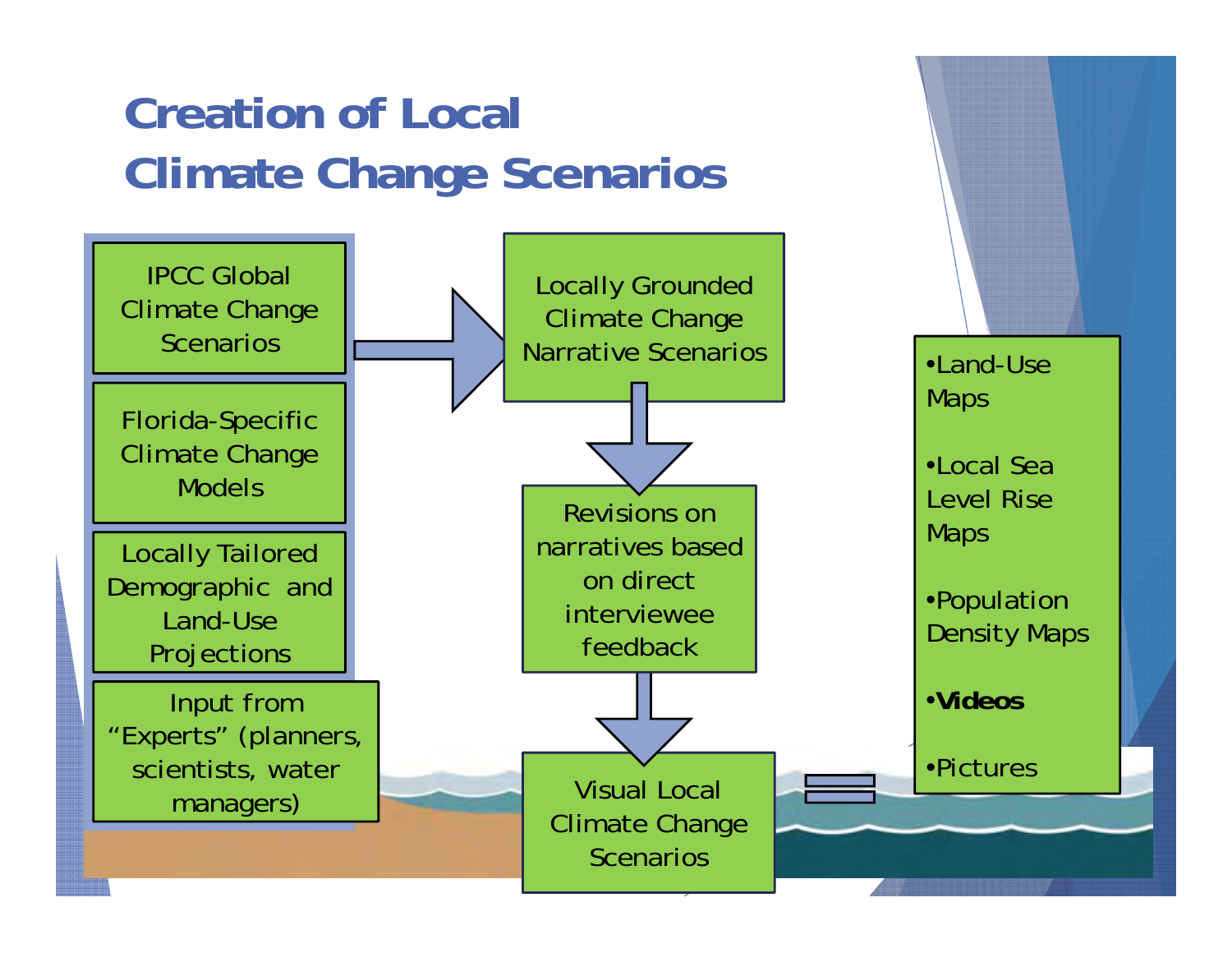### **The Video**



# *Aeries Pisces Virgo*

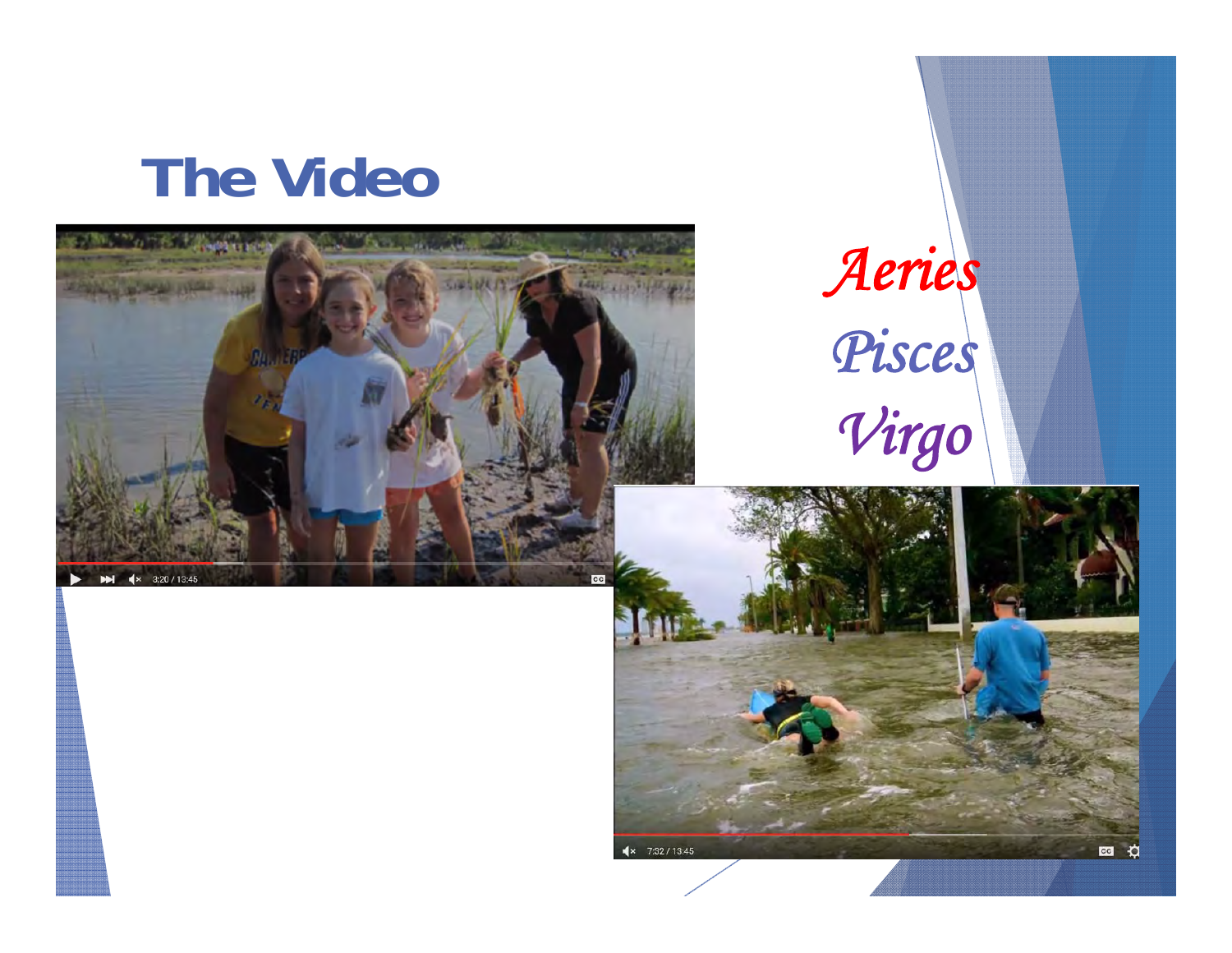#### **Where did workshop participants get information on climate change?**

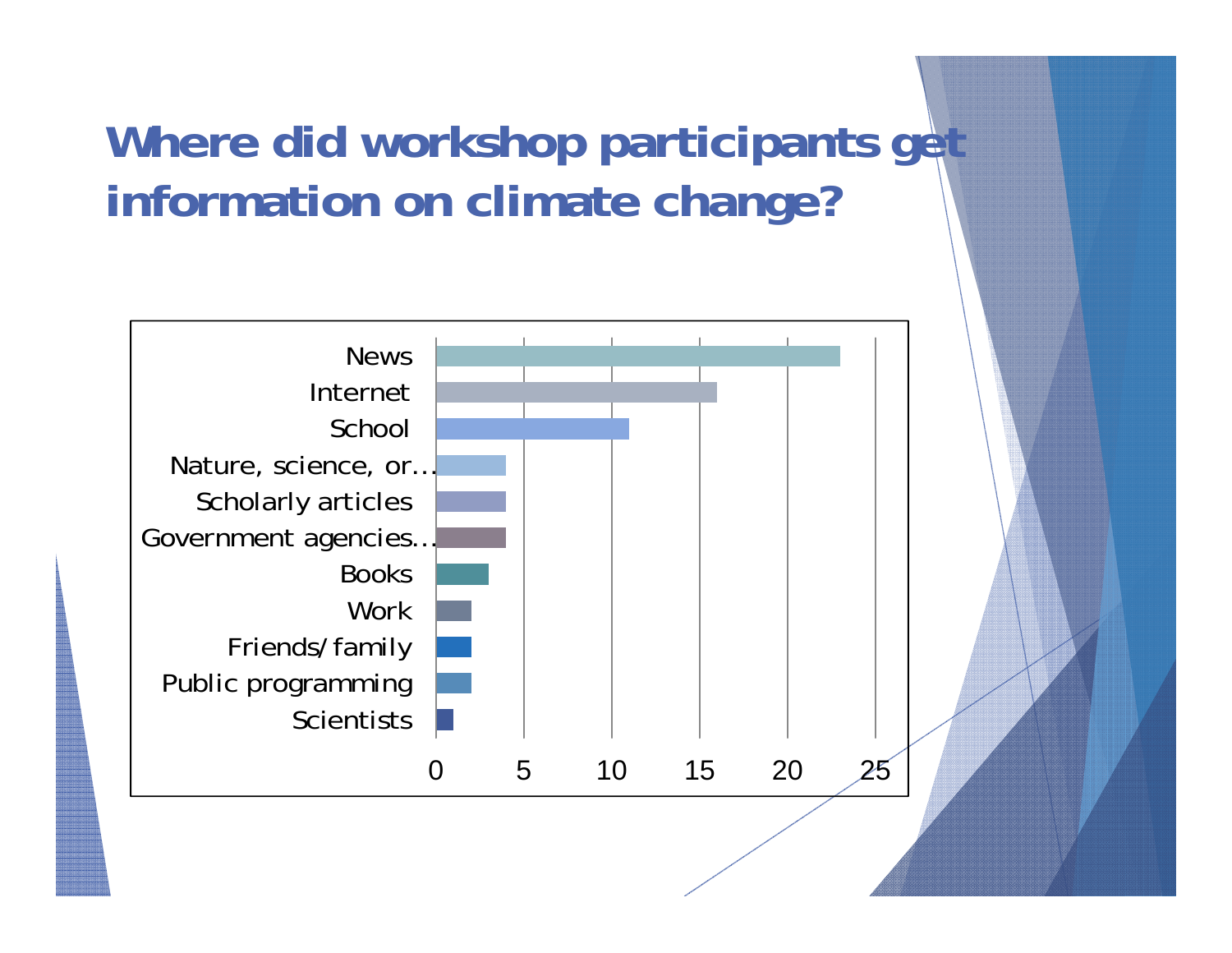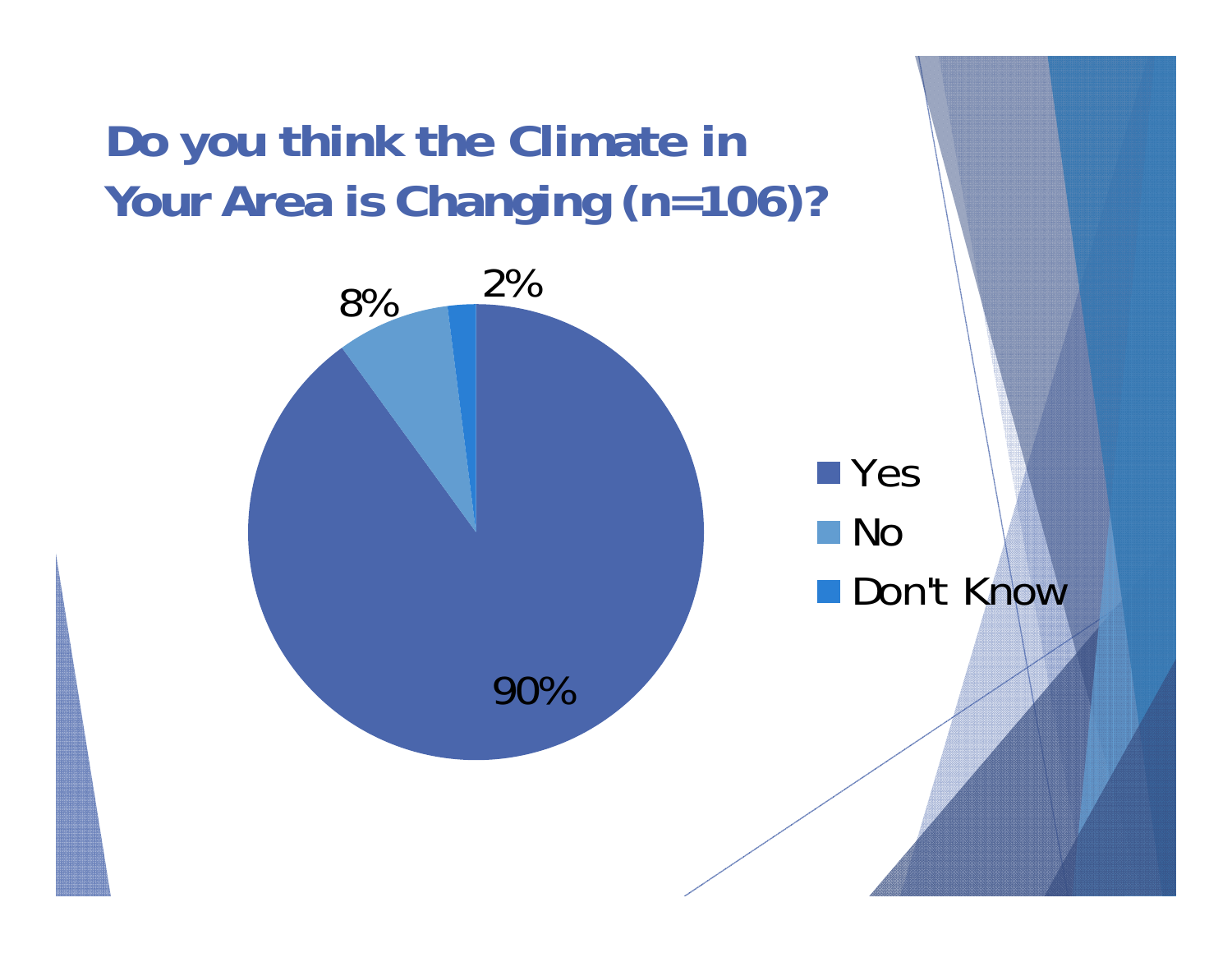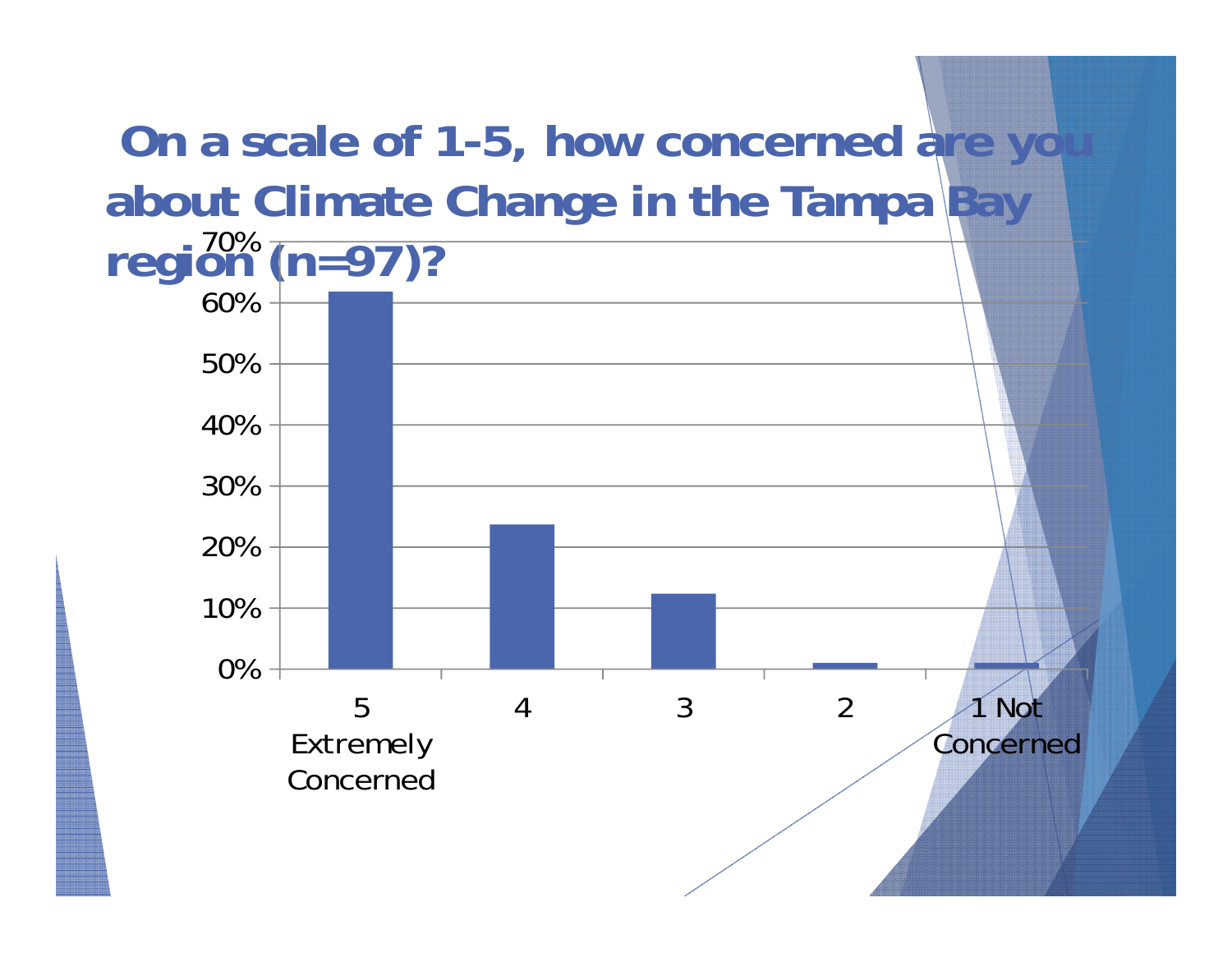#### **How do you think your local community OUGHT to respond to a changing climate**

We should not change what we do; there is no need

We should wait to make any changes until we have better information

We should take only actions that will benefit us whether or not climate change occurs.

 $D \cap \mathsf{C}$  consider  $\mathsf{C}$  and  $\mathsf{C}$  and  $\mathsf{C}$  consider  $\mathsf{C}$ Related Effects in ALL We Chauld Consider  $_1$  We Should Consider Potential Climate-Relevant Decisions

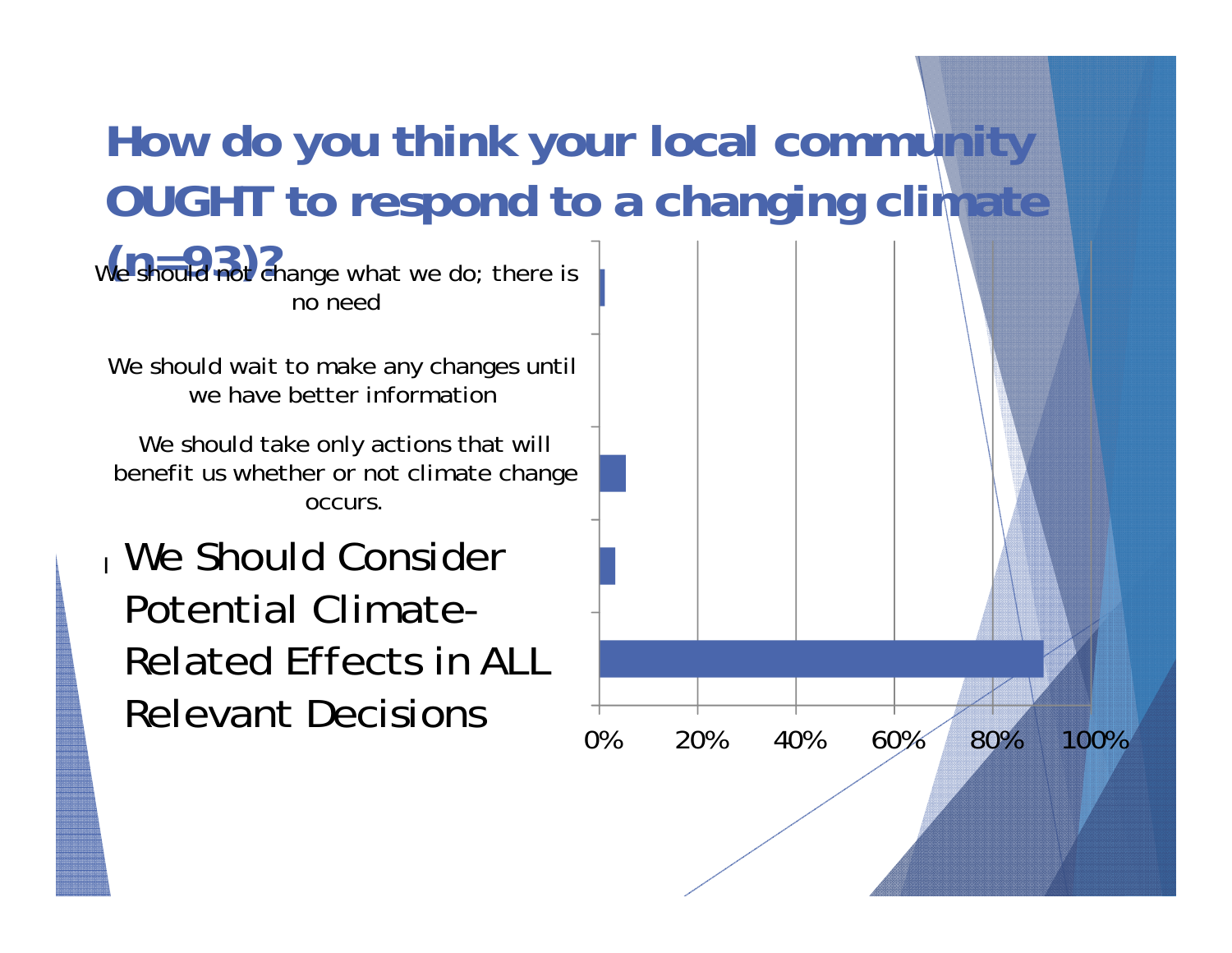### **Knowledge Gain**

 $\blacktriangleright$ 82% Demonstrated Knowledge Gain listing 2 or more facts learned (n=92)

- $\blacktriangleright$ Natural Resource Impacts
- $\blacktriangleright$ Climate Change
- $\blacktriangleright$ Regional Adaptation Planning
- $\blacktriangleright$ Health/Lifestyle Changes
- $\blacktriangleright$ Food/Agriculture Impacts
- D 83% surveyed pledged to modify behavior based on the same and states are as n=24)

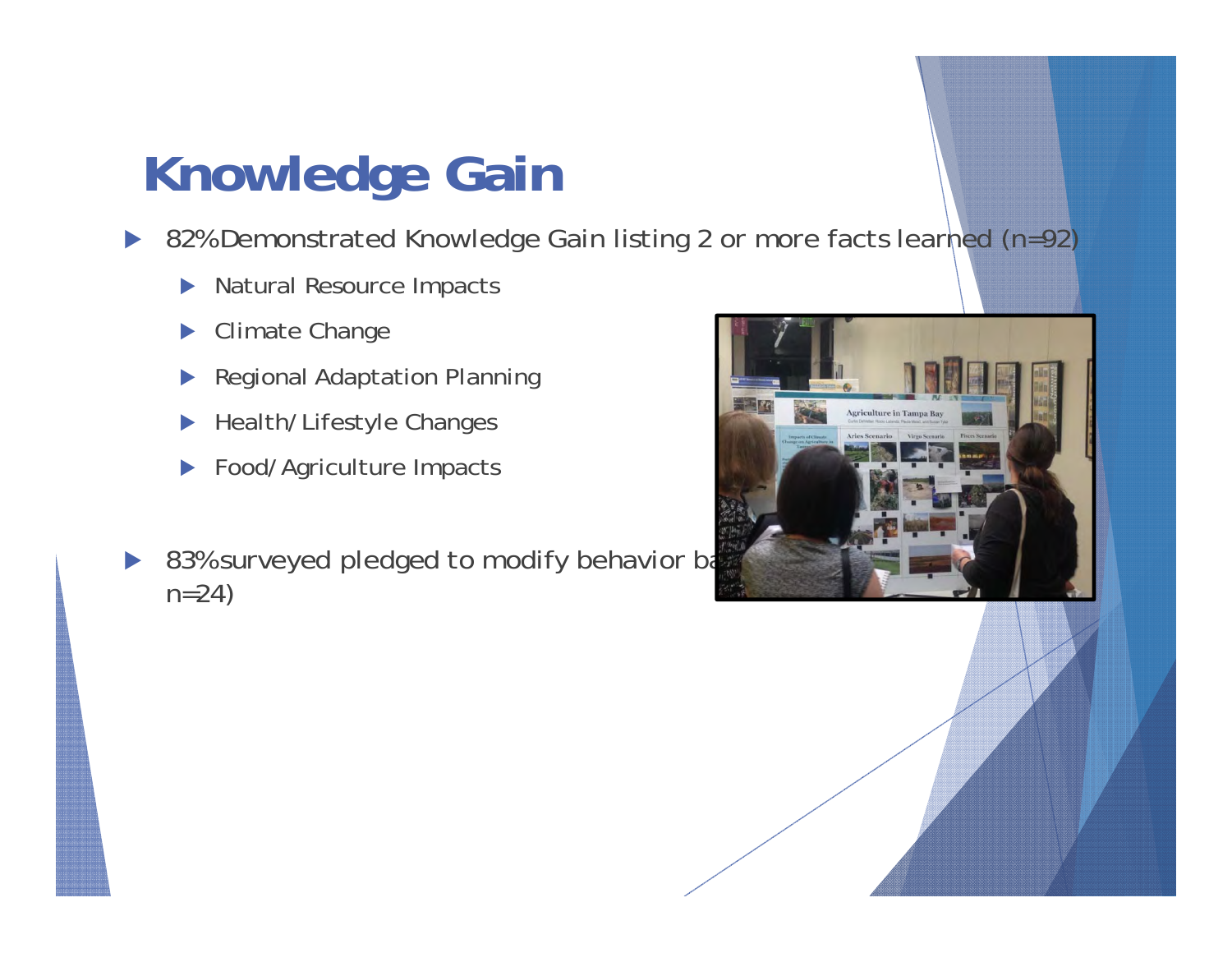### **Conclusions & Lessons Learned**<br> **Workshops well-received**

 $\blacktriangleright$ Results support program objectives

 $\blacktriangleright$ 

- $\blacktriangleright$  Participants CHOSE to attend workshop which implied subject matter interest
- $\blacktriangleright$  Feedback will be incorporated into future climate change programming

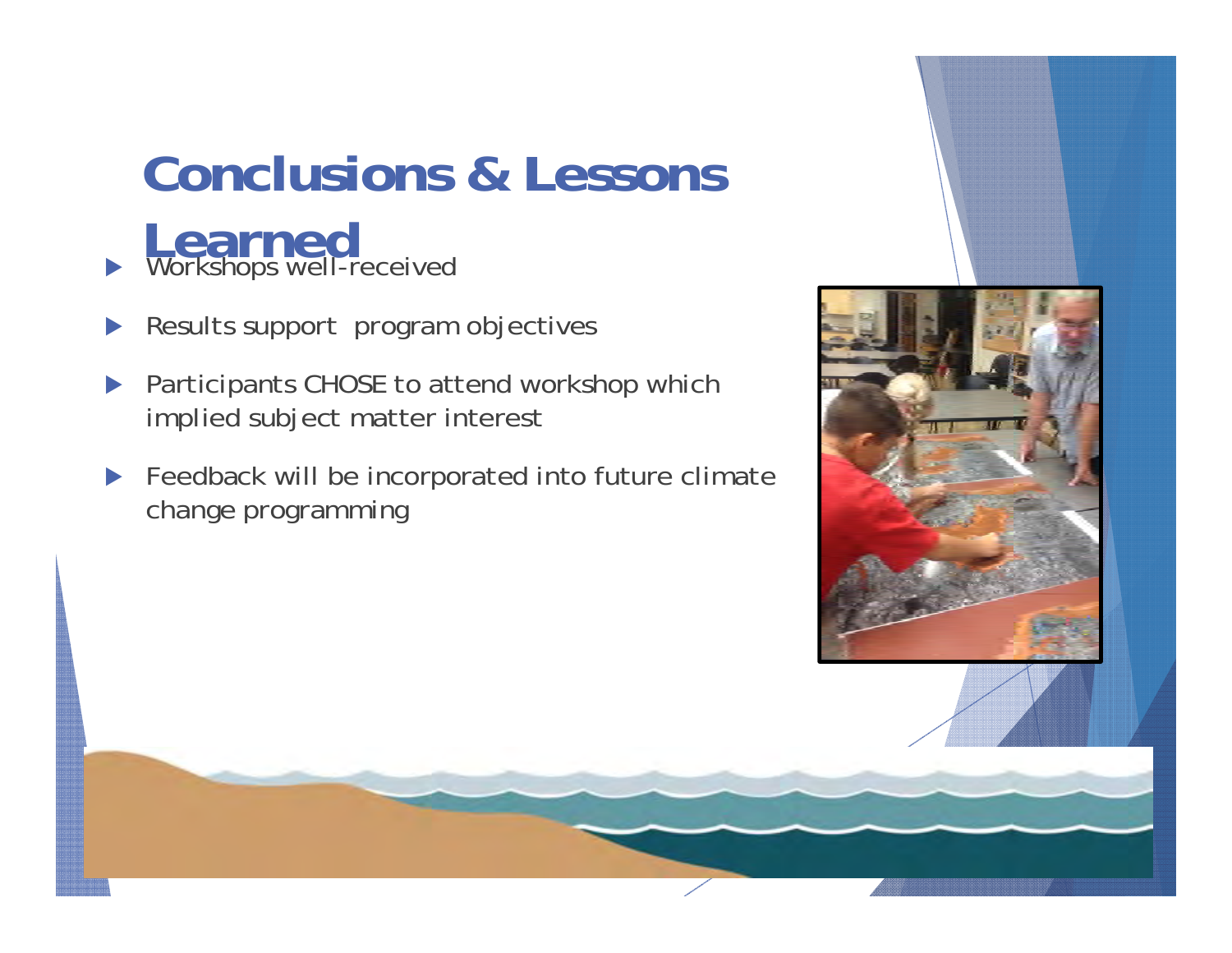### **Next Steps**

### **National Issues** Forum

 $\blacktriangleright$  Kettering Institute

### **Nork Directly with** Municipalities

- $\blacktriangleright$  Inform cities of public perception and concerns
- Expand to neighboring counties